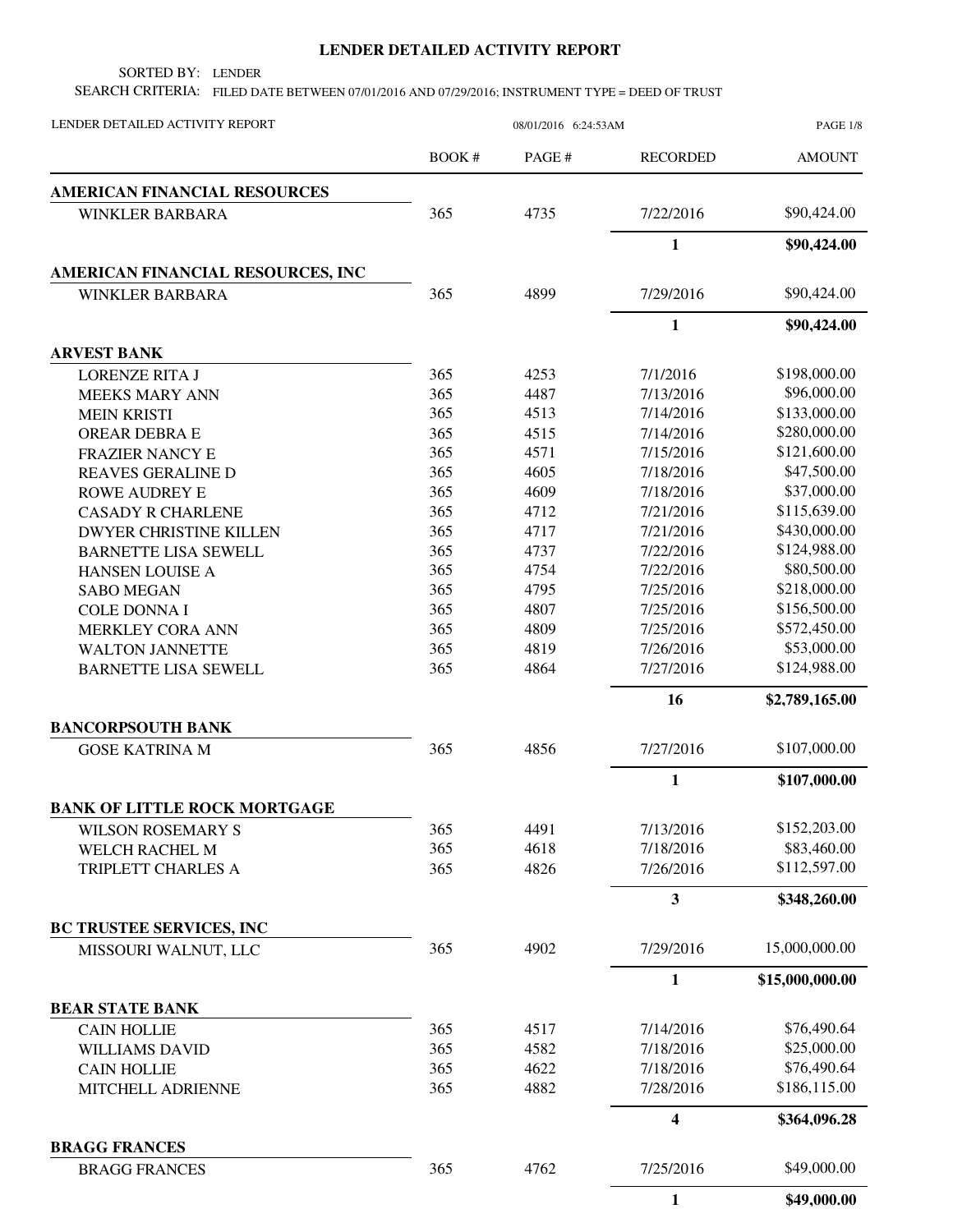| LENDER DETAILED ACTIVITY REPORT                                  |       | <b>PAGE 2/8</b> |                 |               |
|------------------------------------------------------------------|-------|-----------------|-----------------|---------------|
|                                                                  | BOOK# | PAGE #          | <b>RECORDED</b> | <b>AMOUNT</b> |
| <b>BRAGG MICHAEL</b>                                             |       |                 |                 |               |
| <b>BRAGG MICHAEL</b>                                             | 365   | 4762            | 7/25/2016       | \$49,000.00   |
|                                                                  |       |                 | 1               | \$49,000.00   |
| <b>BROKER SOLUTIONS</b>                                          |       |                 |                 |               |
| NICHOLS CHRISTINA M                                              | 365   | 4885            | 7/28/2016       | \$49,000.00   |
| <b>BROWN JULIE LYNN</b>                                          |       |                 | $\mathbf{1}$    | \$49,000.00   |
| <b>B &amp; C PROPERTY MANAGEMENT, LLC</b>                        | 365   | 4440            | 7/12/2016       | \$75,000.00   |
|                                                                  |       |                 | 1               | \$75,000.00   |
| <b>CALIBER HOME LOANS</b>                                        |       |                 |                 |               |
| ZAIDARHZAUVA LORA A                                              | 365   | 4366            | 7/8/2016        | \$103,098.00  |
|                                                                  |       |                 | $\mathbf{1}$    | \$103,098.00  |
| <b>CENTRAL BANK OF THE OZARKS</b><br><b>XHAFERI DANA</b>         | 365   | 4625            | 7/18/2016       | \$480,000.00  |
|                                                                  |       |                 |                 |               |
| <b>COHU GARY TR</b>                                              |       |                 | $\mathbf{1}$    | \$480,000.00  |
| HUBCO INVESTMENTS, LLC                                           | 365   | 4401            | 7/11/2016       | \$50,000.00   |
|                                                                  |       |                 | 1               | \$50,000.00   |
| <b>COMMERCE BANK</b>                                             |       |                 |                 |               |
| RICHARDS TAMARA G                                                | 365   | 4567            | 7/15/2016       | \$600,000.00  |
| POWLEY DEBORAH D                                                 | 365   | 4569            | 7/15/2016       | \$140,900.00  |
| <b>COLE VONDA M TR</b>                                           | 365   | 4610            | 7/18/2016       | \$27,500.00   |
| <b>JOHNSON PATTI L</b>                                           | 365   | 4791            | 7/25/2016       | \$200,000.00  |
|                                                                  |       |                 | 4               | \$968,400.00  |
| <b>COMMUNITY BANK &amp; TRUST</b><br><b>SCHATZLEY JENNIFER L</b> | 365   | 4442            | 7/12/2016       | \$113,050.00  |
| TOMLINSON JORDAN M                                               | 365   | 4667            | 7/20/2016       | \$138,817.00  |
| <b>CLYMER DENNA M</b>                                            | 365   | 4786            | 7/25/2016       | \$60,800.00   |
|                                                                  |       |                 | 3               | \$312,667.00  |
| <b>COMMUNITY BANK AND TRUST</b>                                  |       |                 |                 |               |
| <b>REYNOLDS MELISSA</b>                                          | 365   | 4286            | 7/5/2016        | \$128,000.00  |
| SCHATZLEY JENNIFER L                                             | 365   | 4444            | 7/12/2016       | \$20,000.00   |
| <b>GRIFFITH HEATHER</b>                                          | 365   | 4451            | 7/12/2016       | \$153,080.00  |
|                                                                  |       |                 | 3               | \$301,080.00  |
| <b>CRESS FLOYD E TR</b>                                          | 365   | 4312            | 7/7/2016        | \$90,000.00   |
| <b>CRESS PAMELA S</b>                                            |       |                 |                 |               |
| <b>CRESS NORMA L TR</b>                                          |       |                 | 1               | \$90,000.00   |
| <b>CRRESS STEPHEN</b>                                            | 365   | 4312            | 7/7/2016        | \$90,000.00   |
|                                                                  |       |                 | $\mathbf{1}$    | \$90,000.00   |
| <b>CRUZ FAMILY TRUST</b>                                         |       |                 |                 |               |
| <b>JONES BETTY</b>                                               | 365   | 4686            | 7/20/2016       | \$80,000.00   |
|                                                                  |       |                 | $\mathbf{1}$    | \$80,000.00   |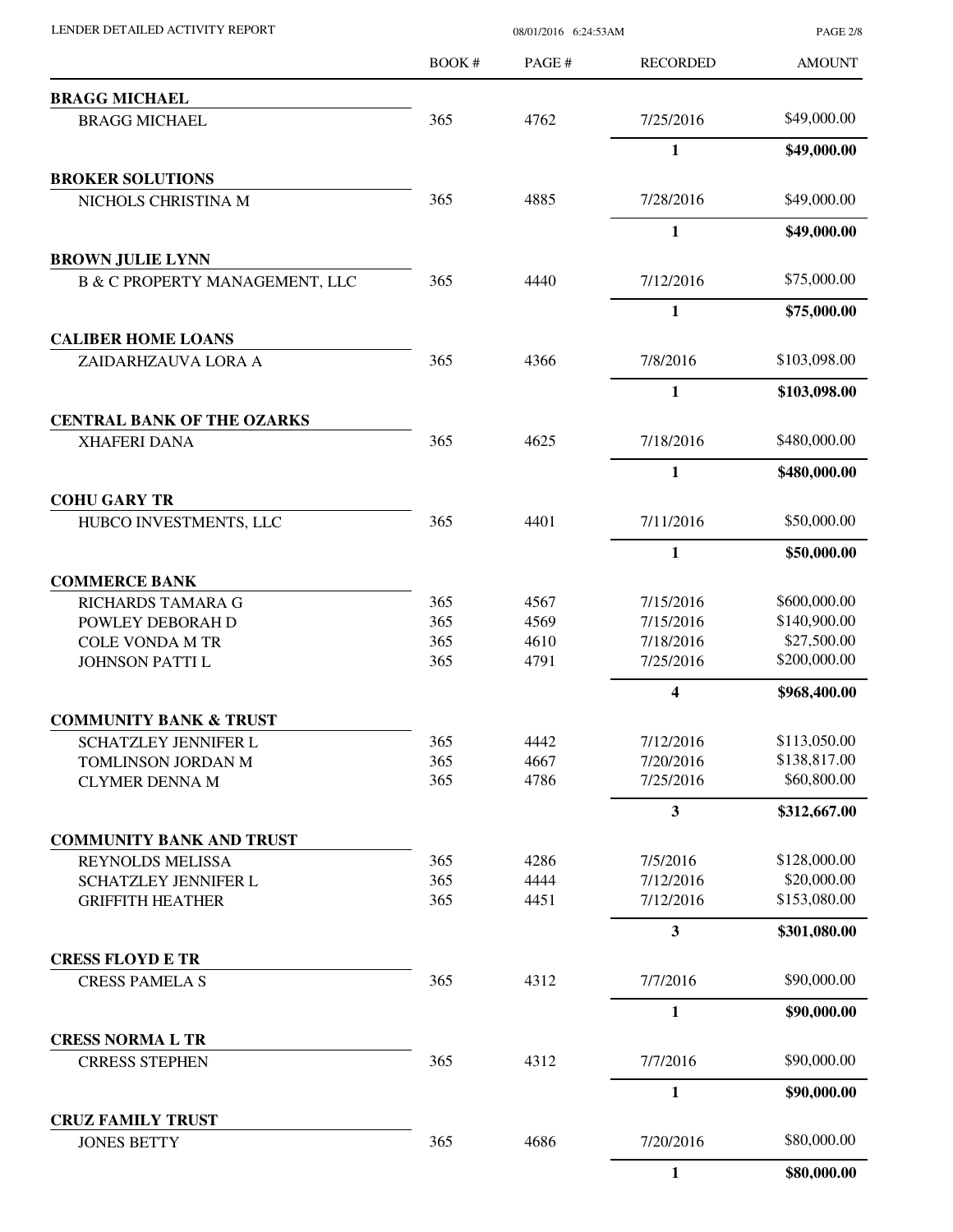PAGE 3/8

|                                                   | BOOK#      | PAGE#        | <b>RECORDED</b>        | <b>AMOUNT</b>                |
|---------------------------------------------------|------------|--------------|------------------------|------------------------------|
| <b>DAS ACQUISITION COMPANY</b>                    |            |              |                        |                              |
| <b>KRUSE DEBORAH L</b>                            | 365        | 4330         | 7/7/2016               | \$87,415.00                  |
| <b>DUNCAN MICHALLE</b>                            | 365        | 4749         | 7/22/2016              | \$131,773.00                 |
|                                                   |            |              | $\overline{2}$         | \$219,188.00                 |
| <b>FABIAN BETH ANN</b>                            |            |              |                        |                              |
| <b>B &amp; C PROPERTY MANAGEMENT, LLC</b>         | 365        | 4440         | 7/12/2016              | \$75,000.00                  |
|                                                   |            |              | $\mathbf{1}$           | \$75,000.00                  |
| <b>FCS FINANCIAL</b>                              |            |              |                        |                              |
| <b>BROWN CHRISTINA S</b>                          | 365        | 4323         | 7/7/2016               | \$69,750.00                  |
| <b>FALLS JEROME C</b>                             | 365        | 4552         | 7/15/2016              | \$402,476.00                 |
| SHEWMAKE CHAD L                                   | 365        | 4836         | 7/27/2016              | \$205,000.00                 |
|                                                   |            |              | 3                      | \$677,226.00                 |
| <b>FIRST COMMUNITY BANK</b>                       |            |              |                        |                              |
| <b>TANNER LARRY D</b>                             | 365        | 4414         | 7/11/2016              | \$65,809.00                  |
|                                                   |            |              | $\mathbf{1}$           | \$65,809.00                  |
| <b>FLAT BRANCH MORTAGE</b>                        |            |              |                        |                              |
| <b>BLAKELY JUNE</b>                               | 365        | 4794         | 7/25/2016              | \$234,572.00                 |
|                                                   |            |              | $\mathbf{1}$           | \$234,572.00                 |
| <b>FLAT BRANCH MORTGAGE</b>                       |            |              |                        |                              |
| NORTH FAMILY TRUST                                | 365        | 4226         | 7/1/2016               | \$60,000.00                  |
| <b>WOODS CHARLES E</b>                            | 365<br>365 | 4229<br>4419 | 7/1/2016<br>7/11/2016  | \$215,000.00<br>\$121,850.00 |
| MOSER KRISTA L<br><b>MUNN LINDA S</b>             | 365        | 4470         | 7/12/2016              | \$417,000.00                 |
| <b>GOUCHER KERRI J</b>                            | 365        | 4496         | 7/13/2016              | \$84,930.00                  |
| DEPRATT KIMBERLY K                                | 365        | 4579         | 7/15/2016              | \$120,650.00                 |
|                                                   |            |              | 6                      | \$1,019,430.00               |
| FLAT BRANCH MORTGAGE INC                          |            |              |                        |                              |
| HAMPTON SUSIEANNA                                 | 365        | 4255         | 7/1/2016               | \$90,038.00                  |
|                                                   |            |              | 1                      | \$90,038.00                  |
| FREEDOM BANK OF SOUTHERN MISSOURI                 |            |              |                        |                              |
| <b>VANG PHOUA</b>                                 | 365        | 4832         | 7/26/2016              | \$120,000.00                 |
|                                                   |            |              | $\mathbf{1}$           | \$120,000.00                 |
| <b>FREEDOM MORTGAGE</b>                           |            |              |                        |                              |
| SELLERS MARIA CLARISSA<br><b>OSBORN EDYTHEANN</b> | 365<br>365 | 4410<br>4731 | 7/11/2016<br>7/22/2016 | \$97,583.00<br>\$107,432.00  |
|                                                   |            |              |                        |                              |
|                                                   |            |              | $\overline{2}$         | \$205,015.00                 |
| <b>GATEWAY MORTGAGE GROUP</b>                     | 365        | 4279         | 7/5/2016               | \$114,138.00                 |
| WHITE BRANDON L<br><b>JOHNSON DANITA P</b>        | 365        | 4604         | 7/18/2016              | \$242,320.00                 |
| WOODCOCK DONJA J                                  | 365        | 4671         | 7/20/2016              | \$138,642.00                 |
| VANG GER                                          | 365        | 4677         | 7/20/2016              | \$127,645.00                 |
| <b>STOKES CHRISTA</b>                             | 365        | 4758         | 7/25/2016              | \$130,150.00                 |
| WELLESLEY STEPHANIE                               | 365        | 4801         | 7/25/2016              | \$127,645.00                 |
| <b>SPECTOR KARRIE B</b>                           | 365        | 4887         | 7/28/2016              | \$139,428.00                 |
|                                                   |            |              | 7                      | \$1,019,968.00               |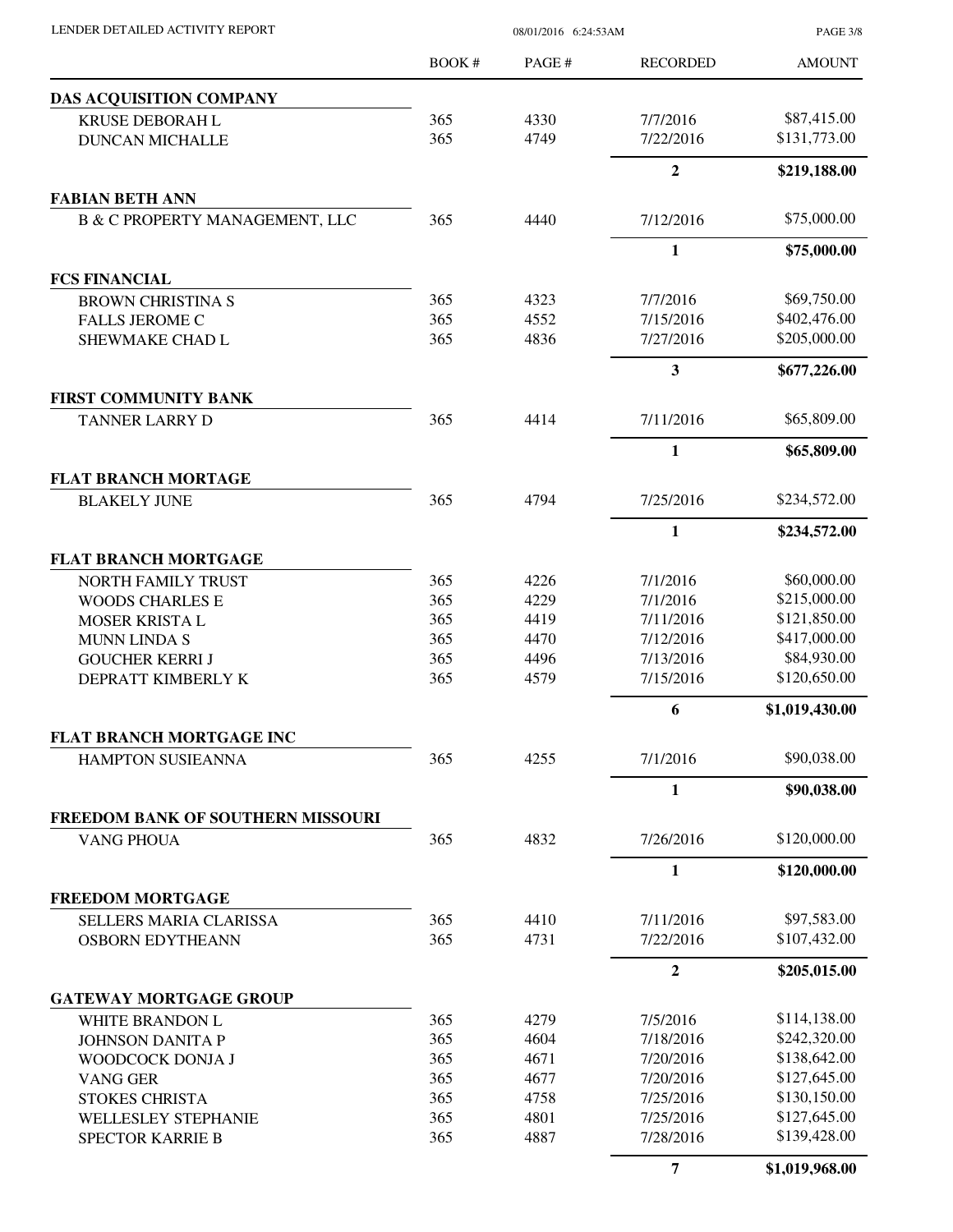| LENDER DETAILED ACTIVITY REPORT                             | 08/01/2016 6:24:53AM |        |                  | <b>PAGE 4/8</b> |  |
|-------------------------------------------------------------|----------------------|--------|------------------|-----------------|--|
|                                                             | BOOK#                | PAGE # | <b>RECORDED</b>  | <b>AMOUNT</b>   |  |
| <b>GRAND SAVINGS BANK</b>                                   |                      |        |                  |                 |  |
| HARBER ANGELICIA                                            | 365                  | 4806   | 7/25/2016        | \$66,626.06     |  |
|                                                             |                      |        | $\mathbf{1}$     | \$66,626.06     |  |
| <b>GREAT PLAINS FEDERAL CREDIT UNION</b>                    |                      |        |                  |                 |  |
| <b>SHELDON JAMES E</b>                                      | 365                  | 4723   | 7/22/2016        | \$15,000.00     |  |
|                                                             |                      |        | $\mathbf{1}$     | \$15,000.00     |  |
| <b>GREAT SOUTHERN BANK</b>                                  |                      |        |                  |                 |  |
| SILL KIMBERLY L                                             | 365                  | 4318   | 7/7/2016         | \$128,000.00    |  |
| <b>RAMSAY AMANDA</b>                                        | 365                  | 4478   | 7/12/2016        | \$98,800.00     |  |
|                                                             |                      |        | $\overline{2}$   | \$226,800.00    |  |
| <b>GRUZ CATHERINE GAYLENE</b>                               |                      |        |                  |                 |  |
| <b>JONES BETTY</b>                                          | 365                  | 4686   | 7/20/2016        | \$80,000.00     |  |
|                                                             |                      |        | $\mathbf{1}$     | \$80,000.00     |  |
| <b>HAAS RALPH JEFFREY TR</b>                                |                      |        |                  |                 |  |
| <b>LUDIKER RANDY K</b>                                      | 365                  | 4354   | 7/8/2016         | \$190,000.00    |  |
|                                                             |                      |        | 1                | \$190,000.00    |  |
| <b>HEATER LEWIS L TRUST</b>                                 |                      |        |                  |                 |  |
| <b>ROSS ALETHEA</b>                                         | 365                  | 4265   | 7/5/2016         | \$42,000.00     |  |
|                                                             |                      |        | 1                | \$42,000.00     |  |
| <b>HEATER MARILYN F TRUST</b>                               |                      |        |                  |                 |  |
| <b>ROSS TIM</b>                                             | 365                  | 4265   | 7/5/2016         | \$42,000.00     |  |
|                                                             |                      |        | $\mathbf{1}$     | \$42,000.00     |  |
| <b>HOMETOWN BANK</b>                                        |                      |        |                  |                 |  |
| <b>GARROW SHARON</b>                                        | 365                  | 4303   | 7/6/2016         | \$83,600.00     |  |
| <b>BANE CHERYL Y</b>                                        | 365                  | 4340   | 7/7/2016         | \$169,875.00    |  |
| <b>FEHRING TERI</b>                                         | 365                  | 4403   | 7/11/2016        | \$80,205.00     |  |
| <b>GARROW SHARON KAY</b>                                    | 365                  | 4412   | 7/11/2016        | \$83,600.00     |  |
| HOUK JENNY MARIE                                            | 365                  | 4417   | 7/11/2016        | \$83,000.00     |  |
| THE CRUZ FAMILY TRUST                                       | 365                  | 4599   | 7/18/2016        | \$56,925.00     |  |
| TOMS TIMOTHY R                                              | 365                  | 4821   | 7/26/2016        | \$289,750.00    |  |
| <b>WAGNER SKEETER K</b>                                     | 365                  | 4831   | 7/26/2016        | \$184,000.00    |  |
| <b>MASSEY JANE E</b>                                        | 365                  | 4912   | 7/29/2016        | \$188,000.00    |  |
|                                                             |                      |        | $\boldsymbol{9}$ | \$1,218,955.00  |  |
| <b>HOUSE ADAM RAY</b>                                       |                      |        |                  |                 |  |
| <b>B &amp; C PROPERTY MANAGEMENT, LLC</b>                   | 365                  | 4440   | 7/12/2016        | \$75,000.00     |  |
|                                                             |                      |        | $\mathbf{1}$     | \$75,000.00     |  |
| <b>HOUSE JENNIFER SUE</b><br>B & C PROPERTY MANAGEMENT, LLC | 365                  | 4440   | 7/12/2016        | \$75,000.00     |  |
|                                                             |                      |        | 1                | \$75,000.00     |  |
| <b>HOUSE TAMIKO</b>                                         |                      |        |                  |                 |  |
| B & C PROPERTY MANAGEMENT, LLC                              | 365                  | 4440   | 7/12/2016        | \$75,000.00     |  |
|                                                             |                      |        | $\mathbf{1}$     | \$75,000.00     |  |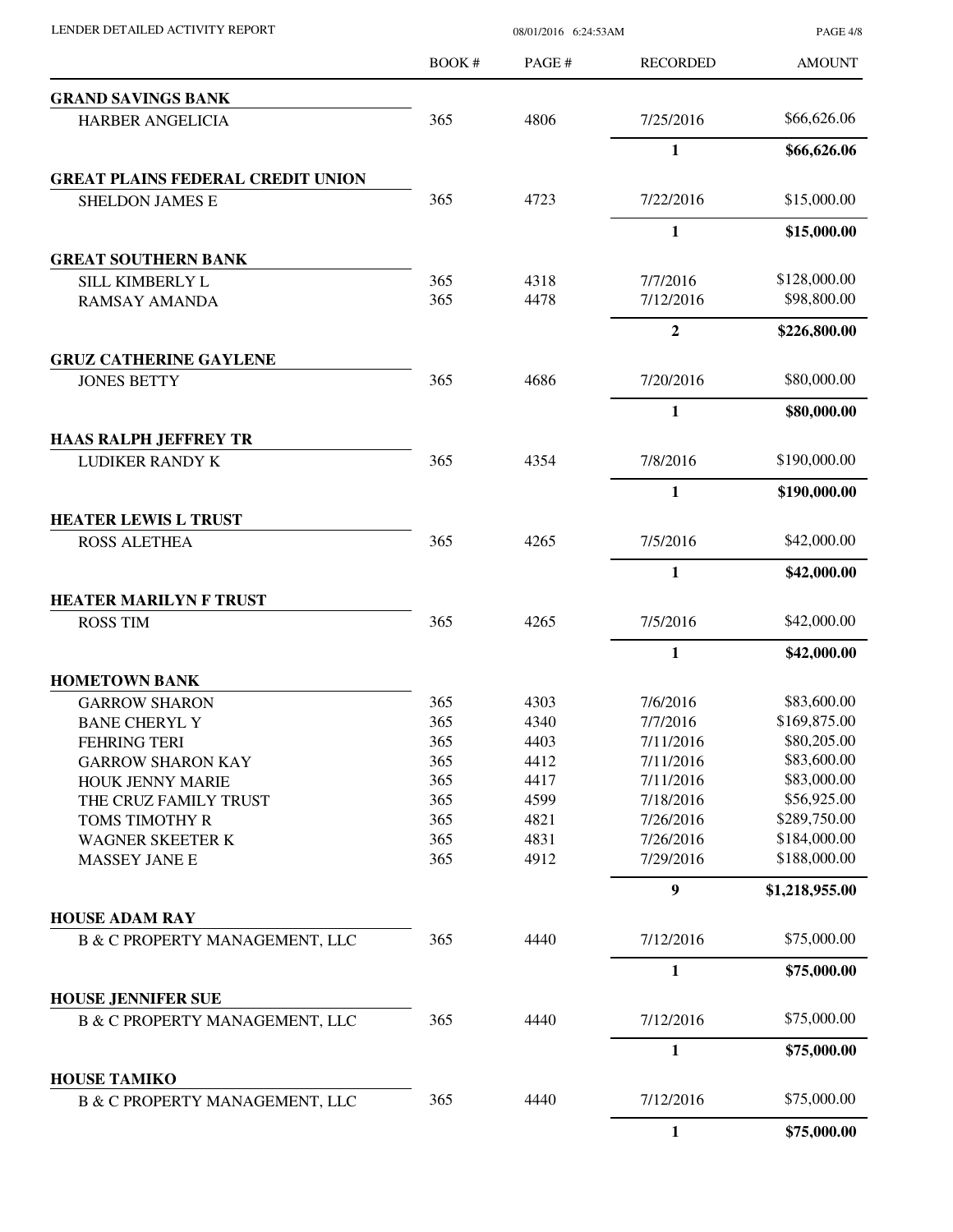| LENDER DETAILED ACTIVITY REPORT   |        | 08/01/2016 6:24:53AM | <b>PAGE 5/8</b> |                 |
|-----------------------------------|--------|----------------------|-----------------|-----------------|
|                                   | BOOK # | PAGE #               | <b>RECORDED</b> | <b>AMOUNT</b>   |
| <b>JPMORGAN CHASE</b>             |        |                      |                 |                 |
| MISSOURI WALNUT, LLC              | 365    | 4902                 | 7/29/2016       | 15,000,000.00   |
|                                   |        |                      | $\mathbf{1}$    | \$15,000,000.00 |
| <b>JPMORGAN CHASE BANK</b>        |        |                      |                 |                 |
| PENNINGTON BOBBIE ANN             | 365    | 4307                 | 7/6/2016        | \$71,600.00     |
|                                   |        |                      | $\mathbf{1}$    | \$71,600.00     |
| <b>LEDBETTER CARL E TR</b>        |        |                      |                 |                 |
| <b>FAUSETT PATRICIA J</b>         | 365    | 4669                 | 7/20/2016       | \$129,900.00    |
|                                   |        |                      | $\mathbf{1}$    | \$129,900.00    |
| <b>LEDBETTER CARL E TRUST</b>     |        |                      |                 |                 |
| <b>SCHMIDT MARIA J</b>            | 365    | 4239                 | 7/1/2016        | \$91,102.69     |
|                                   |        |                      | $\mathbf{1}$    | \$91,102.69     |
| LIVE OAK BANKING COMPANY          |        |                      |                 |                 |
| <b>VAUGHN BROOXIE</b>             | 365    | 4457                 | 7/12/2016       | \$3,439,000.00  |
|                                   |        |                      | 1               | \$3,439,000.00  |
| <b>MID MISSOURI BANK</b>          |        |                      |                 |                 |
| <b>VICKER CALEB</b>               | 365    | 4282                 | 7/5/2016        | \$125,875.00    |
|                                   |        |                      | $\mathbf{1}$    | \$125,875.00    |
| <b>MID-MISSOURI BANK</b>          |        |                      |                 |                 |
| <b>LEWIS JULIE M</b>              | 365    | 4488                 | 7/13/2016       | \$10,000.00     |
| <b>LANGFORD CINDY L</b>           | 365    | 4560                 | 7/15/2016       | \$63,123.00     |
| <b>BEAVER STACY</b>               | 365    | 4789                 | 7/25/2016       | \$148,580.00    |
|                                   |        |                      | $\mathbf{3}$    | \$221,703.00    |
| <b>MISSOURI MORTGAGE SERVICES</b> |        |                      |                 |                 |
| <b>BASS ALI S</b>                 | 365    | 4644                 | 7/19/2016       | \$216,555.00    |
|                                   |        |                      | 1               | \$216,555.00    |
| <b>MORTGAGE RESEARCH CENTER</b>   |        |                      |                 |                 |
| <b>LATHAM CHRIS</b>               | 365    | 4284                 | 7/5/2016        | \$110,322.00    |
| <b>GILBERT PATRICIA</b>           | 365    | 4310                 | 7/6/2016        | \$251,019.00    |
|                                   |        |                      | $\overline{2}$  | \$361,341.00    |
| <b>NAVY FEDERAL CREDIT UNION</b>  |        |                      |                 |                 |
| TOTH TOMMY J                      | 365    | 4221                 | 7/1/2016        | \$197,600.00    |
|                                   |        |                      | $\mathbf{1}$    | \$197,600.00    |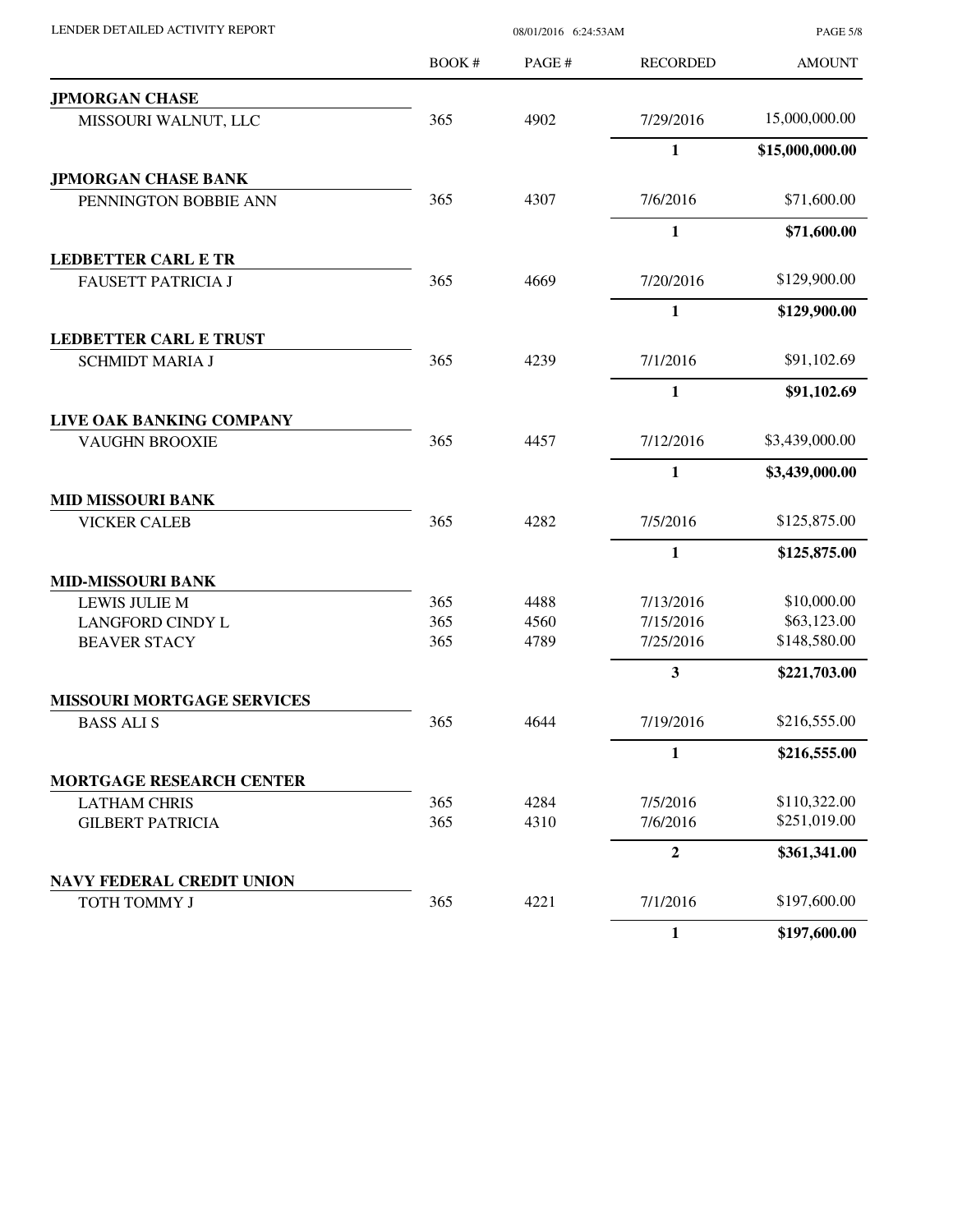LENDER DETAILED ACTIVITY REPORT 08/01/2016 6:24:53AM

PAGE 6/8

|                                                        | <b>BOOK#</b> | PAGE# | <b>RECORDED</b> | <b>AMOUNT</b>  |
|--------------------------------------------------------|--------------|-------|-----------------|----------------|
| PEOPLES BANK                                           |              |       |                 |                |
| <b>WHEELER AMY</b>                                     | 365          | 4465  | 7/12/2016       | \$12,540.00    |
| <b>MARTIN TRACI</b>                                    | 365          | 4503  | 7/13/2016       | \$312,000.00   |
| <b>MARTIN TRACI</b>                                    | 365          | 4504  | 7/13/2016       | \$58,500.00    |
| <b>WALKER TERA</b>                                     | 365          | 4591  | 7/18/2016       | \$30,000.00    |
| <b>BOGLE KERRI D</b>                                   | 365          | 4646  | 7/19/2016       | \$68,800.00    |
| <b>MEYER SARA</b>                                      | 365          | 4697  | 7/21/2016       | \$401,200.00   |
|                                                        | 365          | 4698  | 7/21/2016       | \$48,000.00    |
| <b>SMITH REBECCA K</b>                                 |              |       |                 | \$79,500.00    |
| LIPE MICHELLE                                          | 365          | 4733  | 7/22/2016       |                |
| <b>FREED STEPHANIE G</b>                               | 365          | 4838  | 7/27/2016       | \$65,000.00    |
| CALLAWAY HSIANG-RU Y                                   | 365          | 4839  | 7/27/2016       | \$98,000.00    |
| <b>KELLY THOMAS J</b>                                  | 365          | 4906  | 7/29/2016       | \$26,000.00    |
|                                                        |              |       | 11              | \$1,199,540.00 |
| PEOPLES BANK OF SENECA                                 |              |       |                 |                |
| <b>NOLAN BEVERLY</b>                                   | 365          | 4232  | 7/1/2016        | \$126,200.00   |
| HUGHART VICKI                                          | 365          | 4266  | 7/5/2016        | \$40,000.00    |
| <b>MCNEIL TIFFANI</b>                                  | 365          | 4272  | 7/5/2016        | \$119,670.00   |
| <b>MCNEIL TIFFANI</b>                                  | 365          | 4273  | 7/5/2016        | \$417,000.00   |
| TRI-STATE INSURANCE CENTER AGENCY INC                  | 365          | 4276  | 7/5/2016        | \$160,000.00   |
|                                                        |              |       | 5               | \$862,870.00   |
| <b>PINNACLE BANK</b>                                   |              |       |                 |                |
| <b>HAFER ANNE M</b>                                    | 365          | 4333  | 7/7/2016        | \$293,900.00   |
| Z-FOUR, LLC                                            | 365          | 4350  | 7/8/2016        | \$520,000.00   |
| <b>ALFORD MALINDA</b>                                  | 365          | 4657  | 7/20/2016       | \$390,000.00   |
| <b>MAXFIELD CASSANDRA</b>                              | 365          | 4901  | 7/29/2016       | \$440,000.00   |
|                                                        |              |       | 4               | \$1,643,900.00 |
| PREMIER HOME MORTGAGE                                  |              |       |                 |                |
| <b>WILLIAMS DEVONA</b>                                 | 365          | 4244  | 7/1/2016        | \$81,460.00    |
| HOWARD LAURAE M                                        | 365          | 4706  | 7/21/2016       | \$162,673.00   |
| <b>GARY DALLAS</b>                                     | 365          | 4755  | 7/25/2016       | \$56,460.00    |
| <b>COOPER LINDSEY N</b>                                | 365          | 4894  | 7/28/2016       | \$77,532.00    |
|                                                        |              |       | 4               | \$378,125.00   |
| <b>QUICKEN LOANS</b>                                   |              |       |                 |                |
| PROVENZANO BRECIA C                                    | 365          | 4376  | 7/8/2016        | \$104,080.00   |
| <b>TYLER PAMALA</b>                                    | 365          | 4422  | 7/11/2016       | \$145,257.00   |
| <b>SOLHEIM RITA G</b>                                  | 365          | 4710  | 7/21/2016       | \$132,386.00   |
| <b>STORM MINDY</b>                                     | 365          | 4874  | 7/28/2016       | \$228,000.00   |
|                                                        |              |       | 4               | \$609,723.00   |
| <b>QUICKEN LOANS INC</b>                               |              |       |                 |                |
| FEHRING JULIA D                                        | 365          | 4290  | 7/5/2016        | \$77,000.00    |
|                                                        |              |       | $\mathbf{1}$    | \$77,000.00    |
| R & G PROPERTIES OF NEWTON COUNTY, LLC<br>TOPEL MARK C | 365          | 4875  | 7/28/2016       | \$17,000.00    |
|                                                        |              |       | $\mathbf{1}$    | \$17,000.00    |
| SECURITY BANK OF SOUTHWEST MISSOURI                    |              |       |                 |                |
|                                                        | 365          | 4292  | 7/5/2016        | \$50,000.00    |
| <b>HARVILL KRISTI</b>                                  | 365          | 4364  | 7/8/2016        | \$30,000.00    |
| ALLEN MARSHALL                                         |              |       |                 |                |
|                                                        |              |       | $\overline{2}$  | \$80,000.00    |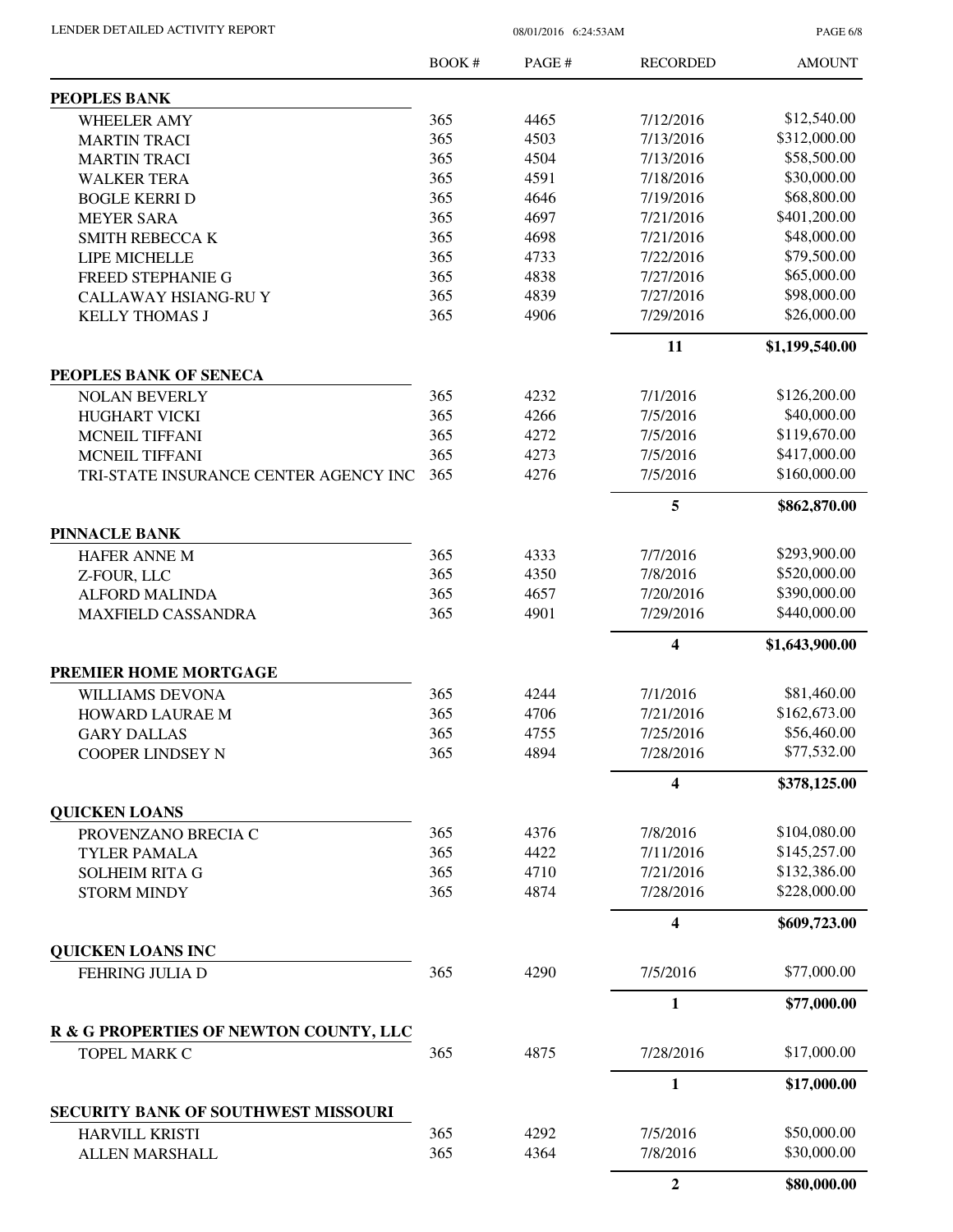LENDER DETAILED ACTIVITY REPORT 08/01/2016 6:24:53AM

PAGE 7/8

|                                | BOOK# | PAGE# | <b>RECORDED</b>         | <b>AMOUNT</b>  |
|--------------------------------|-------|-------|-------------------------|----------------|
| <b>SIMMONS BANK</b>            |       |       |                         |                |
| <b>BEARD NANCY J</b>           | 365   | 4314  | 7/7/2016                | \$40,000.00    |
| <b>LANI SINALEEN</b>           | 365   | 4416  | 7/11/2016               | \$79,948.00    |
| SHIVKRUPA, INC                 | 365   | 4425  | 7/11/2016               | \$604,993.50   |
| FERGUSON ROBERT C              | 365   | 4635  | 7/19/2016               | \$118,808.00   |
|                                |       |       | $\overline{\mathbf{4}}$ | \$843,749.50   |
| <b>SOUTHWEST MISSOURI BANK</b> |       |       |                         |                |
| LUNDSTRUM ELIZABETH            | 365   | 4305  | 7/6/2016                | \$167,000.00   |
| <b>RIGGS DOTTIE M</b>          | 365   | 4363  | 7/8/2016                | \$73,150.00    |
| <b>MANN SHERRI LYNN</b>        | 365   | 4460  | 7/12/2016               | \$46,000.00    |
| <b>ROGERS KATHLEEN</b>         | 365   | 4511  | 7/14/2016               | \$25,000.00    |
| HUTSELL JOANN                  | 365   | 4615  | 7/18/2016               | \$20,000.00    |
| <b>VANCE HEATHER</b>           | 365   | 4616  | 7/18/2016               | \$150,400.00   |
| <b>BAKER MADORA L</b>          | 365   | 4640  | 7/19/2016               | \$124,000.00   |
| <b>ROBBINS SHIRLEY</b>         | 365   | 4642  | 7/19/2016               | \$13,000.00    |
| VANDIVER WILLIAM S             | 365   | 4662  | 7/20/2016               | \$32,200.00    |
| <b>HART JANICE GAYLE</b>       | 365   | 4725  | 7/22/2016               | \$15,000.00    |
| HUFF JENNIFER W                | 365   | 4832  | 7/26/2016               | \$41,000.00    |
| <b>COLE LORI ANN</b>           | 365   | 4849  | 7/27/2016               | \$128,000.00   |
| <b>COLE LORI A</b>             | 365   | 4903  | 7/29/2016               | \$76,000.00    |
|                                |       |       | 13                      | \$910,750.00   |
| <b>TAYLOR CINDY L</b>          |       |       |                         |                |
| <b>SOMMER JAMES G</b>          | 365   | 4329  | 7/7/2016                | \$80,000.00    |
| <b>SOMMER JAMES G</b>          | 365   | 4772  | 7/25/2016               | \$80,000.00    |
|                                |       |       | $\mathbf{2}$            | \$160,000.00   |
| THE CORNERSTONE BANK           |       |       |                         |                |
| <b>DIVINE PATRICIA R</b>       | 365   | 4454  | 7/12/2016               | \$171,000.00   |
| LAKE HOLDINGS, LLC             | 365   | 4533  | 7/14/2016               | \$270,000.00   |
|                                |       |       | $\overline{2}$          | \$441,000.00   |
| <b>USBANK</b>                  |       |       |                         |                |
| <b>SILER LAURA L</b>           | 365   | 4326  | 7/7/2016                | \$167,200.00   |
| PURDY SHAWNDA L                | 365   | 4535  | 7/15/2016               | \$164,000.00   |
| PURDY SHAWNDA L                | 365   | 4536  | 7/15/2016               | \$20,500.00    |
| PURDY SHAWNDA L                | 365   | 4576  | 7/15/2016               | \$164,000.00   |
| PURDY SHAWNDA L                | 365   | 4577  | 7/15/2016               | \$20,500.00    |
| <b>STAPLES AMY</b>             | 365   | 4665  | 7/20/2016               | \$131,298.00   |
| PURDY SHAWNDA L                | 365   | 4679  | 7/20/2016               | \$164,000.00   |
| PURDY SHAWNDA L                | 365   | 4680  | 7/20/2016               | \$20,500.00    |
| BRECHEISEN MELISSA ANN         | 365   | 4694  | 7/21/2016               | \$524,400.00   |
| THURSTON ANNETTE               | 365   | 4695  | 7/21/2016               | \$113,300.00   |
| <b>STAPLES AMY</b>             | 365   | 4719  | 7/22/2016               | \$30,000.00    |
| <b>GARY URSULA</b>             | 365   | 4854  | 7/27/2016               | \$196,000.00   |
| <b>BRECHEISEN MELISSA ANN</b>  | 365   | 4859  | 7/27/2016               | \$65,550.00    |
|                                |       |       | 13                      | \$1,781,248.00 |
| <b>UMB BANK</b>                |       |       |                         |                |
| <b>PARKER KEVIN</b>            | 365   | 4222  | 7/1/2016                | \$300,000.00   |
| SOUTHARD JUDITH A              | 365   | 4739  | 7/22/2016               | \$23,250.00    |
|                                |       |       | $\overline{2}$          | \$323,250.00   |